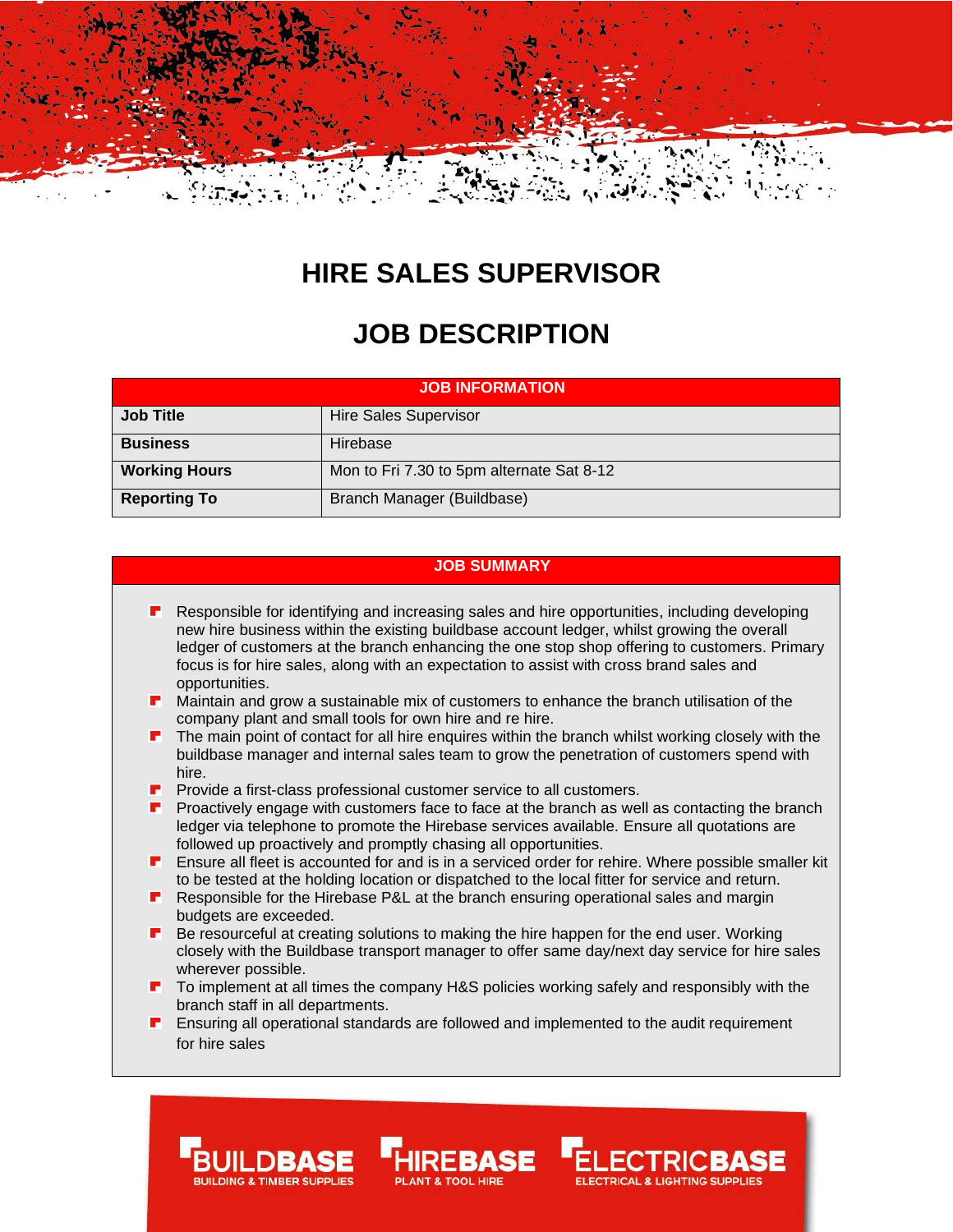### **TASKS & ACTIVITIES**

- **F** Full Driving Licence
- P. Motivated, enthusiastic can-do attitude, & well organised.
- $\blacksquare$  Works well with in a team as well as alone.
- **F** Exceptional customer service skills.
- **EXPERIENCED EXPERIENCED At Growing customer relationships and maintaining them.**
- $\blacksquare$  A sale's driven individual to aspire to exceeding sales targets and KPI's.
- **P** Commercially aware.
- **P** Previous experience in sales environments with the ability to identify new sales opportunities and negotiation terms with customers.
- **•** Ability to work in a busy environment and multitask to create solutions.

# **SKILLS & EXPERIENCE**

#### **Essential:**

- **F** Full Driving Licence
- **F** Motivated, enthusiastic can-do attitude, & well organised.
- **F** Works well with in a team as well as alone.
- **F** Exceptional customer service skills.
- **F** Experienced at growing and maintaining customer relationships.
- **A** sale's driven individual to aspire to exceeding sales targets and KPI's.
- **Commercially aware.**
- **P** Previous experience in sales environments with the ability to identify new sales opportunities and negotiation terms with customers.
- **Ability to work in a busy environment and** multitask to create solutions.

#### **Desirable:**

- Experience in the hire/merchant industry.
- п. Previous experience of people management/team building.

# OUR VALUES



We have the know-how



We get stuck in



We stand together



We aet it done

**CONTROL** 

ydd